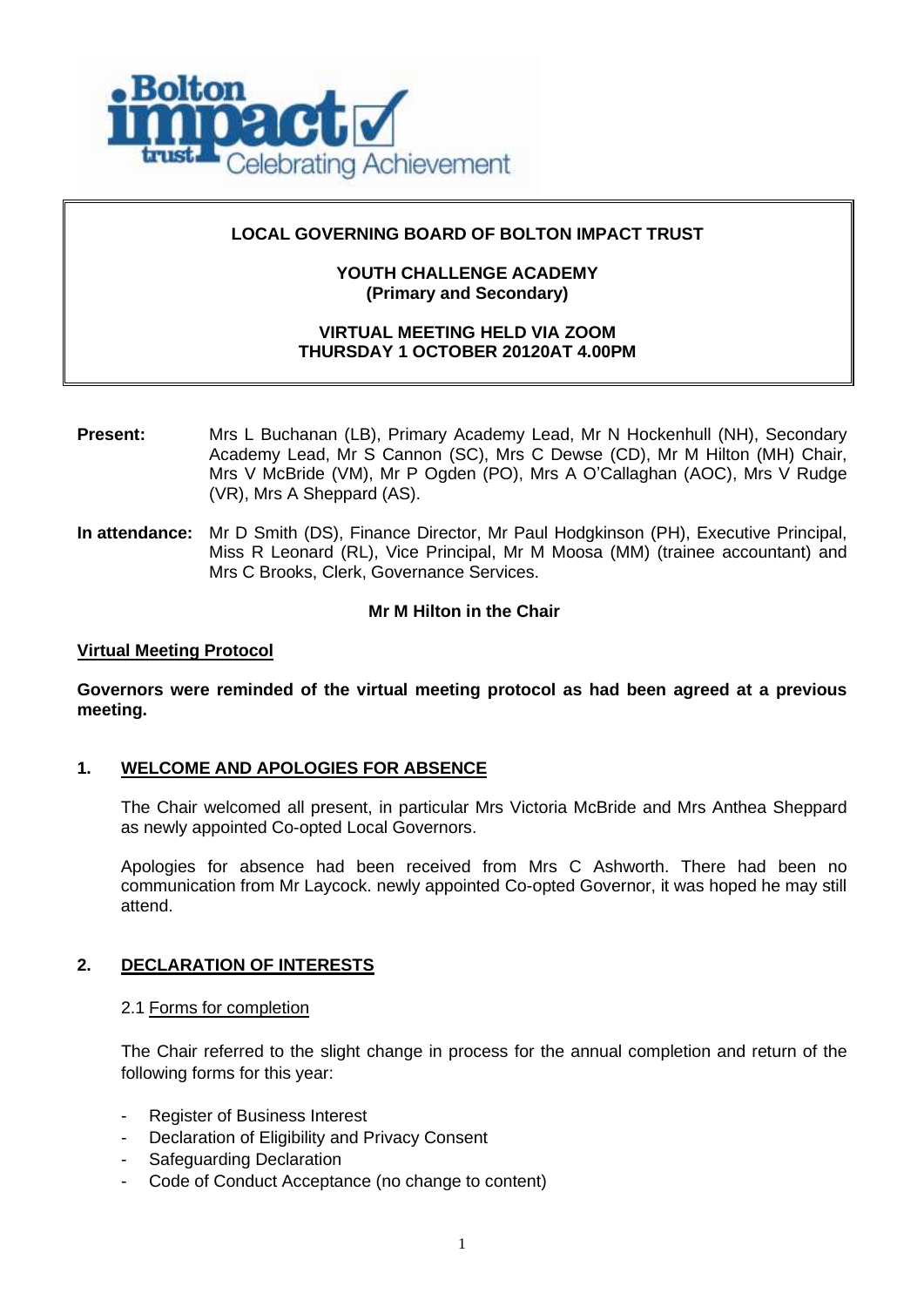

## Register of Business Interests

In accordance with the academy's financial handbook, entries in the Academy Trust's Register of Business Interests (RBI) were to be reviewed annually. All Trust Members, Local Governors and the Principal were asked to complete the LA model pro-forma and return it to Mr Smith for retention. It was noted that the entry included:

- relevant business and pecuniary interests
- details of any governance roles in other educational institutions.
- any material interests arising from relationships between governors or relationships between governors and school staff (including spouses, partners and close relatives)

The Clerk noted that trustees and local governors were required to complete this information and that failure to do so may be in breach of the Trusts Code of Conduct.

Mr Smith explained that all Governors would receive a pack of the required forms including Declaration of Eligibility, Code of conduct acceptance, Register of Business Interest and Safeguarding Declaration where required for their completion and return to him either via email or post as was preferred.

- **Agreed:** That all governors complete the Declaration of Eligibility, Register of Business Interests, Safeguarding Declaration and Code of Conduct Acceptance forms and return them to David Smith at the earliest opportunity.
- **Action:** DS to forward a pack of the RBI, Code of Conduct and Safeguarding Declaration forms to all Governors for their completion and return at the earliest convenience.

## 2.2 Declaration of Pecuniary or Conflict of Interests

No declarations of pecuniary interest or conflict of interest were made.

### 2.3 Membership Issues

### Parent Governor Vacancy

NH confirmed that a Parent Governor election was currently in progress with a closing date of 5 October 2020. It was noted that two Parents (one Primary and one Secondary) had expressed an interest to date but that currently there was only one vacant position. It was felt that consideration ought to be made to retaining both applicants if possible, as having one parent representative on each Academy would be very beneficial.

PH explained that the Parent Governor membership could be increased subject to approval from the Trust. However, it was thought that Mr Laycock, Co-opted Governor may not wish to continue given that he had not attended any meetings since his appointment commenced and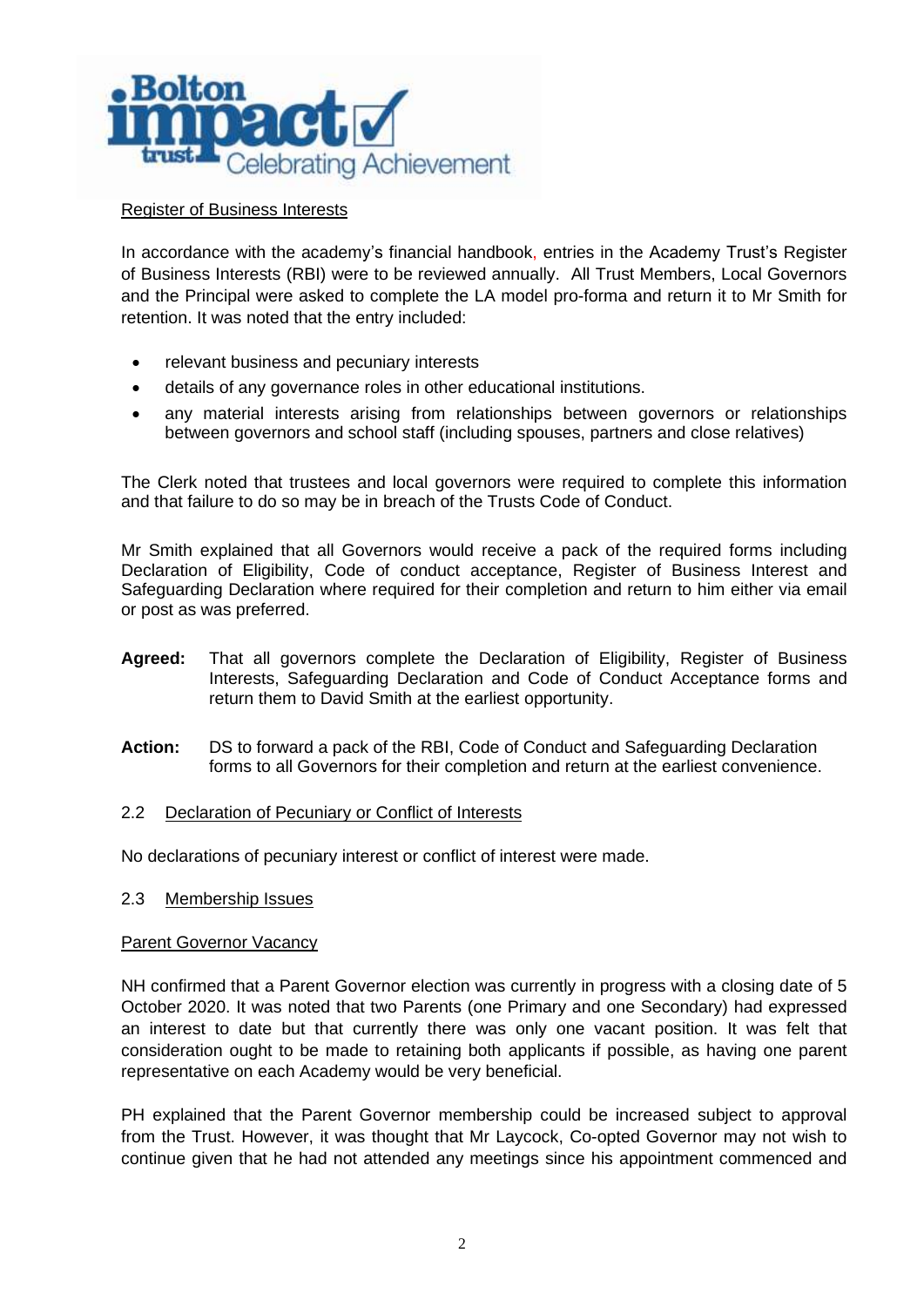

had not replied to any communication sent from the Academy Leads. PH confirmed that he would try to make contact with DL and ascertain his intentions.

PH suggested that if DL decided to resign, Mr Petch, parent governor could be transferred into DL's position as Co-opted Governor leaving two vacancies for both Parent Governor applicants to be appointed.

Governors discussed this matter and agreed that this was the best way forward. It was confirmed that if Mr Laycock wished to continue as a Co-opted Governor and agreed to attend future meetings, a Parent Governor ballot would have to be undertaken and Mr Petch would remain in his current position, subject to the Trust approving an increase in membership.

## **Agreed:**

- i) That Revd Rodger Petch transfer from Parent Governor to Co-opted Governor subject to the outcome of PH's discussion with DL as above.
- ii) That both Parent candidates be appointed subject to the outcome of PH's discussion with DL and/or the Trust as explained above.
- **Action:** PH to contact DL and confirm the outcome with the Clerk in order for her to maintain accurate membership records on the Governor database.

*Since the meeting, RL confirmed that Mr Laycock would not be continuing as Co-opted Governor and therefore Revd. Petch was transferred to the position of Co-opted Governor with effect from 21 October 2020, leaving two vacant Parent Governor positions for the two candidates in question.*

## **3. MINUTES OF THE LAST MEETING**

Governors had received the minutes of the last meeting held on 11 June 2020 for their review and approval.

Mrs Dewse noted that she was present at the meeting but had been missed off the list of attendees. The Clerk apologised for this omission and agreed to amend the detail.

### Matters Arising

### 3.1 Website Compliance, Minute number 7

MH confirmed that the website continued to be an on-going exercise for Mr Smith in conjunction with the link Governor, Mrs Rudge, to ensure co9mpliance was maintained.

**Action:** Mr Smith and Mrs Rudge to continue to undertake termly checks of the Academy's website to ensure continued compliance with a report back at each meeting.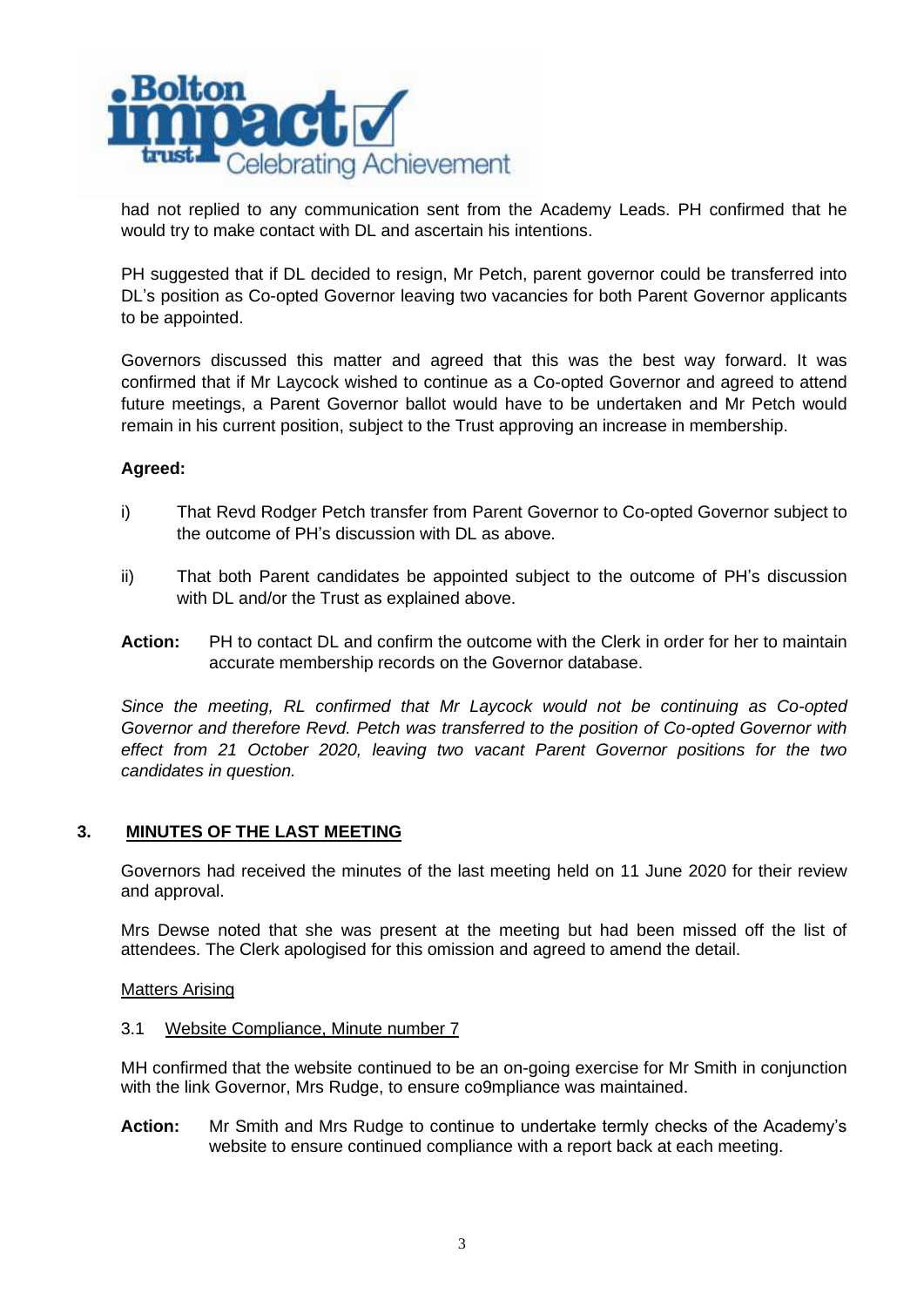

## 3.2 Induction Folder, Minute number 10

MH confirmed that the induction folder was currently in progress and that this would be completed for provision to the newly appointed Governors in the very near future.

**Action:** MH to complete and distribute the induction folder to the newly appointed Governors as required.

### 3.3 Focus for next meeting, Minute number 11

MH proposed that under the current circumstances of the Covid pandemic that this item be deferred to the Spring Term meeting 2021.

- **Action:** Clerk/Chair to place 'Focus for next Meetings as an item on the spring Term 2021 agenda.
- **Agreed:** To approve as a correct record the minutes of the last meeting of the Governing Board held on 11 June 2020

## **4. TERMS OF REFERENCE 2020/21**

PH confirmed that there had been no updates made to the terms of reference and that the detail remained the same as for the past academic year. It was noted that the Trust Board were currently reviewing the scheme of delegation and any changes made that linked into to the terms of reference would be reported to the LGB for their information.

**Agreed:** That the local Governing Board approve the terms of reference 2020/21 to continue to serve until the autumn term meeting 2021.

## **5. LINK GOVERNOR ROLES AND RESPONSIBILITIES**

MH asked Governors to advise if any changes were required to the link Governor roles and responsibilities or if the LGB were happy for the current arrangements and responsibilities to remain in place.

Governors confirmed that they were all happy to continue and no changes were required.

MH requested that the newly appointed Governors review the link roles and their related responsibilities to ascertain where they felt their skills best fit and arrangements would then be made for them to 'buddy up' with the existing link Governor to gain an insight into what was required.

**Agreed:** That Governors the roles and responsibilities of the current Link Governors remain unchanged.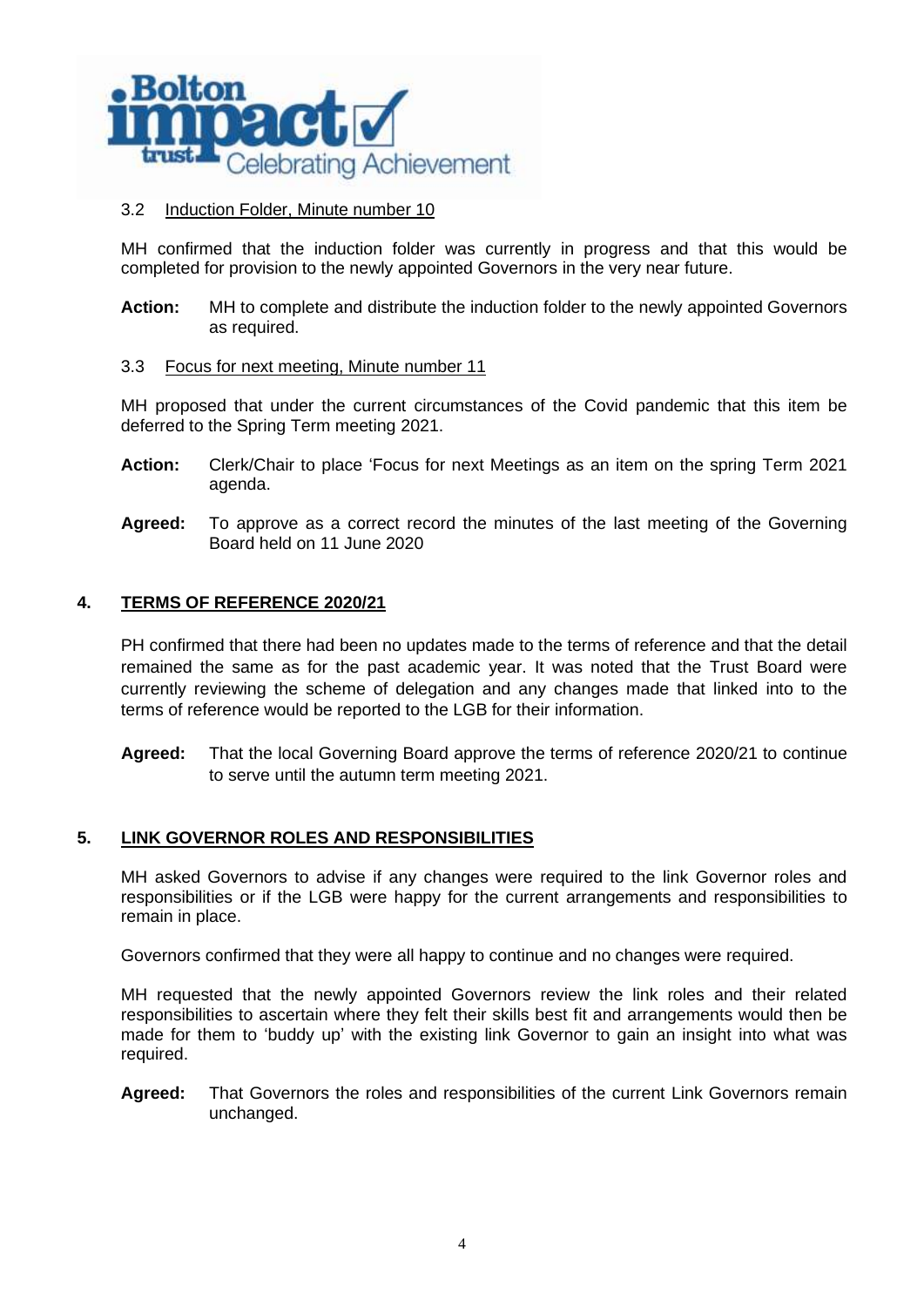

**Action:** All newly appointed governors to review the report detailing each link Governor role to ascertain where their skills best lay and make the necessary arrangements to 'shadow/buddy up' with the existing link Governor.

# **6. ANY OTHER BUSINESS**

There were no items of 'Any other Business' notified at this stage in the meeting.

# **7. NOMINATED GOVERNOR ROLES**

7.1 Chairs' Briefing

The Chair reported that he had attended the virtual live event of the autumn term Chairs' Briefing meeting held on Monday 28 September 2020, where the following key points had been highlighted:

- Virtual meetings to continue under the current circumstances of the Pandemic
- Virtual/Online training available
- The safety and well-being of staff, students and Governors
- Governance/Self-evaluation and the year ahead
- How to best monitor the schools' response to the circumstances of Covid19
- Remote education
- Lost learning
- Ofsted Monitoring Visits would continue
- Benchmarking Schools were required to provide a link from their own websites to the benchmarking site
- Annual Impact Statement

MH noted that impact at each meeting would be an item for discussion on future agendas. Governors would be asked to confirm the impact made on the decisions made at the meeting and the points made would be recorded and collated over the year for the Chair to compile an annual statement.

The Clerk noted that other matters of discussion at the Chairs Briefing included:

- Autumn term updates:
	- Changes to the School Exclusion Process During the Pandemic
	- Keeping Children Safe in Education Update
	- Academies Financial Handbook
	- Financial Transparency in schools and academies
	- Ofsted Monitoring Visits
- Governance in the Years Ahead 'Keeping our Board's vision at the core of our planning'

The Clerk noted that PH and DS had confirmed that the finance related updates would be shared at Trust level.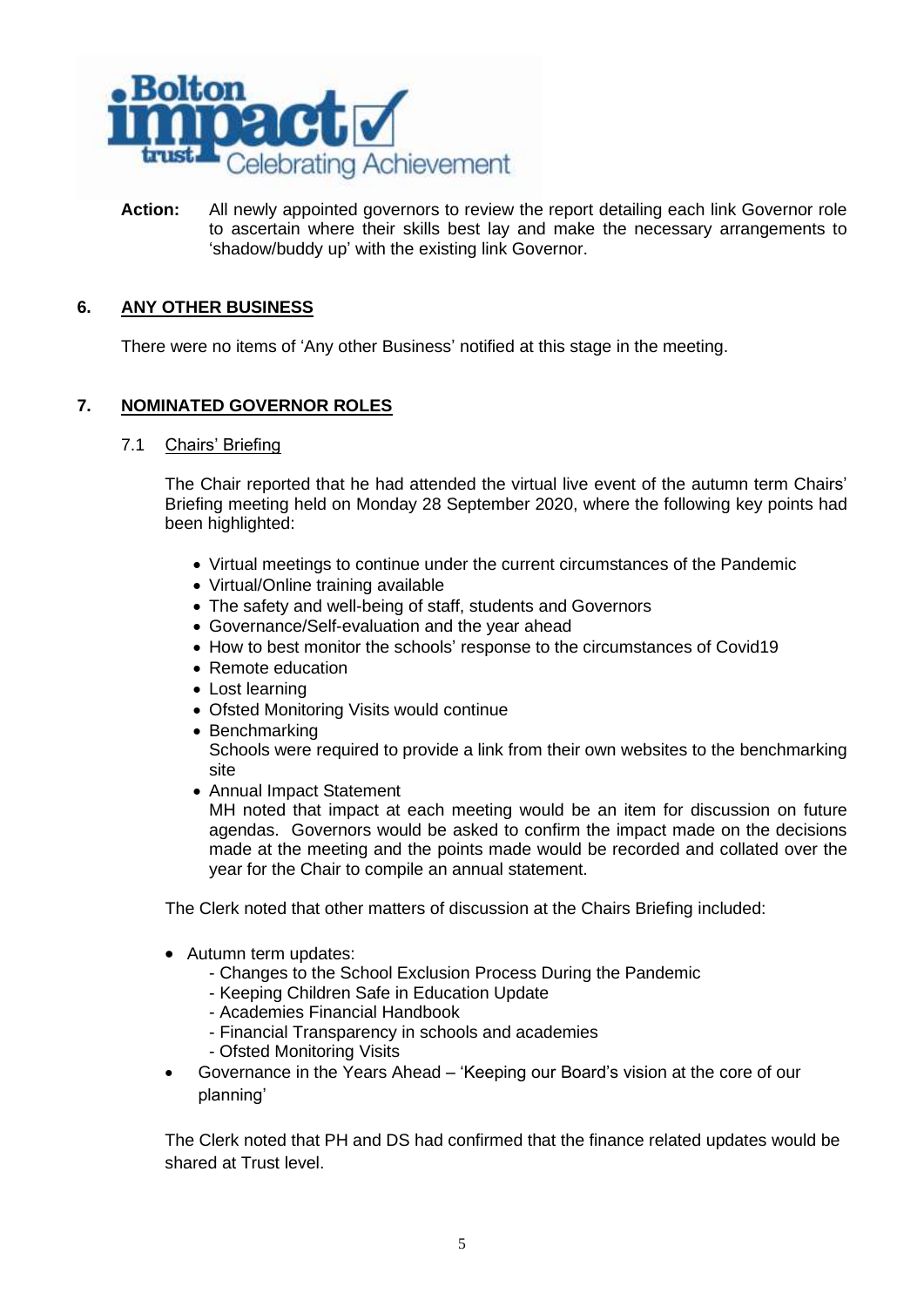

## 7.2 Link Governors Report on Training / Recent Training undertaken

The Clerk reported that the 2020/21 Governance Training Programme was now available on the Governance Services website. It was noted that a Link Governor briefing had been held virtually on 14 September 2020 where it had been reported that there were a number of new training opportunities available in the programme to assist governors in their role, taking into account national initiatives and changes in legislation.

RL confirmed that she had attended the virtual briefing as the Training link Co-ordinator for the Trust and that there were a wealth of courses available for Governors to access. It was therefore recommended that Governors access as many courses that they could to enhance their role, particularly whilst these were all being presented virtually and could be accessed at a convenient time to each individual. Once completed, Governors were asked to advise RL to enable her to maintain accurate Governor training records.

RL referred to the National Induction course for the new Governors noting that this was a very beneficial course to undertake. It was noted that RL would direct the new Governors to any other courses that she felt would be beneficial.

RL referred to Safeguarding and the recent updates to the Keeping Children Safe in Education (KCSIE) 2020 and the Model Safeguarding and Child Protection Policy. Governors were informed that once all the LGB meetings had taken place for this term she would forward part 1 of this document to all Governors requesting that they read the document and return a signed declaration to confirm that they had read and understood it. It was noted that a short quiz may also be undertaken to confirm Governors understanding.

RL noted that a review of the Governor skills audit would also be undertaken to inform any gaps in skills across the Trust with Governors being directed to access related courses.

Governors were also asked to advise RL of any external courses attended and to ask for any other link role related training that they felt would be beneficial to be arranged.

The Chair encouraged all Governors to access as much training as was possible, in particular whilst it was being offered virtually.

### **Action:**

- i) Governors to make the necessary arrangements to access suitable courses to widen their knowledge and enhance their Governance role.
- ii) RL to forward part 1 of the KCSiE document for Governors review together with a declaration for Governors completion and return.
- iii) Governors to read Part 1 of the KCSiE document and return a signed copy of the declaration to confirm that they had read and understood it.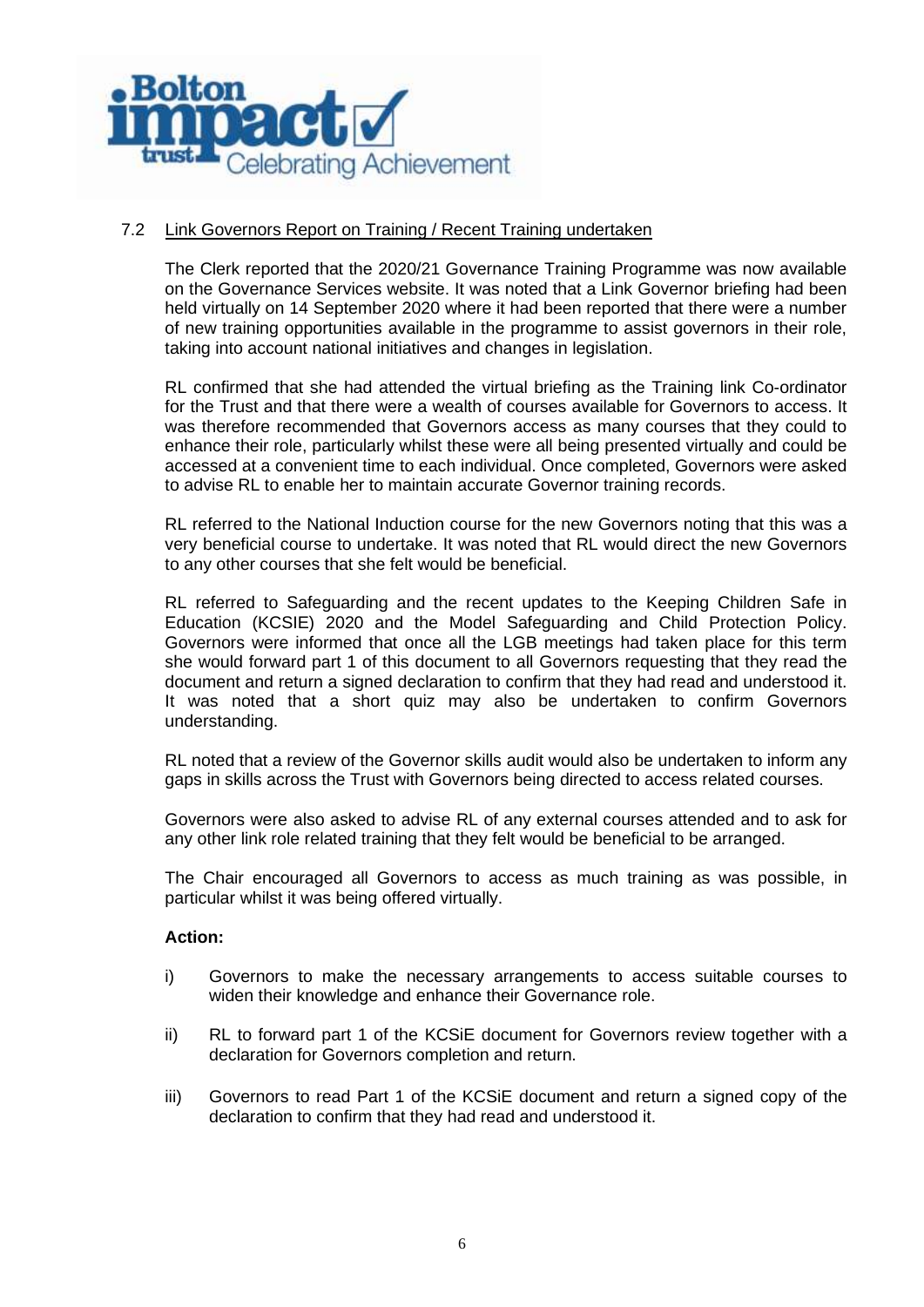

## 7.3 Partnership Briefing

The Clerk reported that the Partnership Briefing had been arranged for Monday 12 October 2020. This would be held virtually, and the Governor attending would be required to register their place for a link to be forwarded.

The Chair confirmed that he would make the necessary arrangements to attend the briefing and provide a report back to the next LGB meeting in the Spring term.

### 7.4 Bolton Governor Conference

The Clerk reported that unfortunately due to the current pandemic the Governance Services Team's annual Governor Conference 2020 had been cancelled; however, it was hoped that the popular event would resume as usual in 2021.

### 7.5 Nominated Link Governor Visits

The Chair thanked Governors for making the time to undertake a monitoring visit to their link area and for the provision of the detailed reports as circulated.

### 7.5.1 Behaviour – S Cannon

SC reported that a very positive visit had been made with both Louise Buchanan and Mr Byron Billington. He had questioned them on a number of matters relating to student behaviour and the policy in place, in order to monitor this area effectively. SC confirmed that he had no issues to report, the meeting with both members of staff had been very positive and was pleased to see that regular contact had been maintained with the students during the recent 'lockdown' period. The discussion with Mr Billington had been more focussed on the policy and the amendments that had been made such as:

- Phone usage for both staff and students
- A climate for success

SC noted that the amendments to the policy were proving to be very effective and having a positive impact; Teachers were not having to constantly raise issue about phone usage as Students phones had to be handed in at the start of the day and were returned at the end.

### 7.5.2 Vocational Curriculum – Anthea Sheppard

AS reported that she had met with Nick Hockenhull, Academy Lead for the Secondary Provision to discuss vocational curriculum, post 16 places and how to build on the opportunities that had been given during 2019/20. It was noted that these included:

- Hair and Beauty
- Additional units provided in respect of Construction.
- Sports Leadership
- GCSE options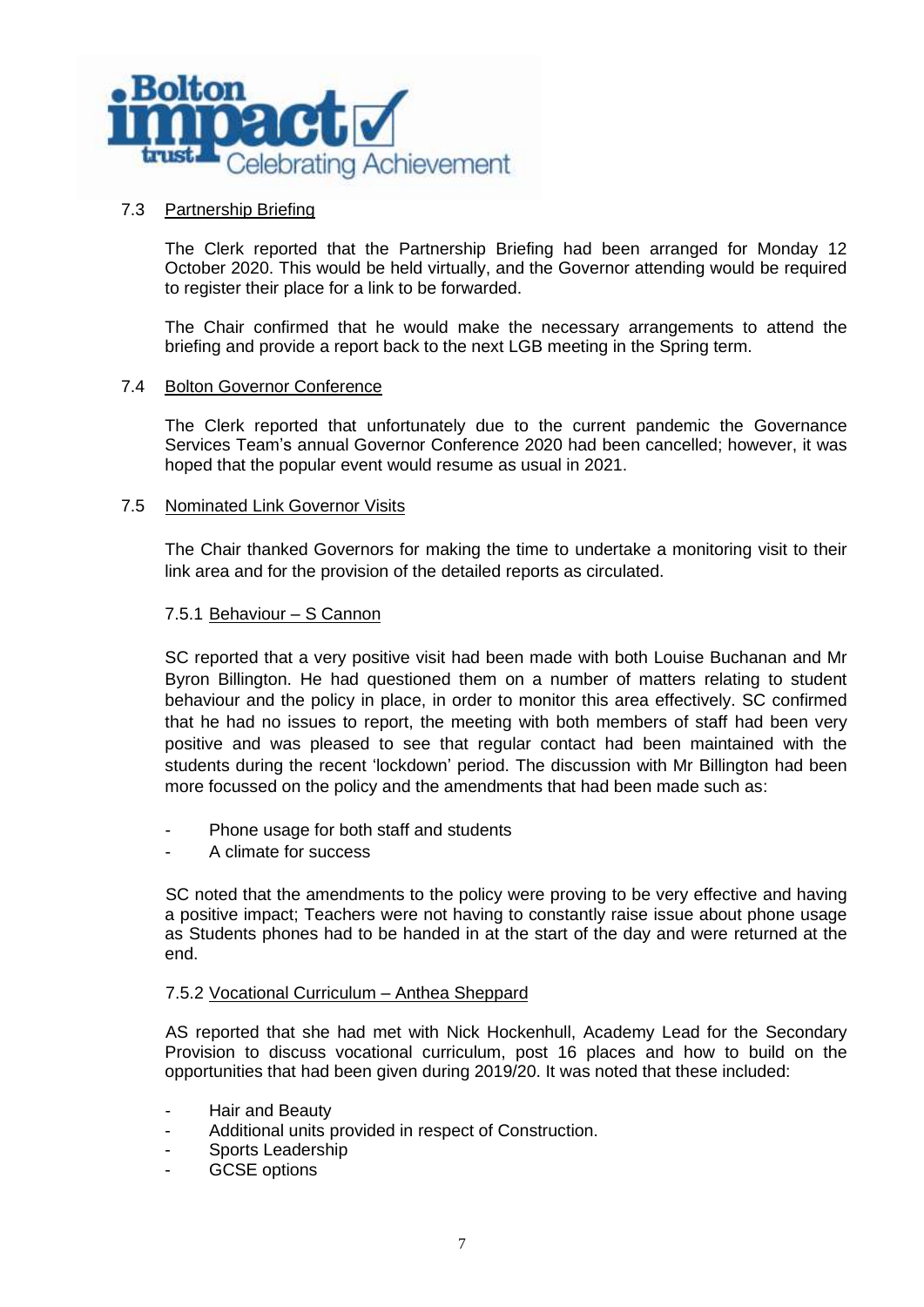

- To develop the Food course offered, pending the alterations that were required to the Kitchen area.
- To develop land-based studies providing a different choice each half term and enabling the students to move around to gain a taster of each vocational area.

AS noted, that she had also met with Gemma Morris who had currently gained the position and title of Careers Lead, to discuss how careers could be built within the enrichment areas.

AS confirmed that the visit had been very positive and as a Connexions advisor, it was good to work alongside the team at YC and also Ian Colins in respect of the Year 12 transition.

PH referred to a meeting that had been arranged with Mrs V Ford, MP Regarding 6<sup>th</sup> Form provision within Alternative Provision (AP) settings. A report had been compiled by RL to highlight the benefits that this provision could have to some of the students attending a further year at YC. This had been very well received by the Minister Ford and they had suggested that funding be provided for BIT take part in a trial for the provision of AP  $6<sup>th</sup>$ Form settings. RL was thanked for her work on the report provided.

AOC commented that she felt there was a gap in  $6<sup>th</sup>$  form provision for those pupils who were literally 'not ready' to take the next step to independence as a traditional route. It was felt that this could also further support some of the more vulnerable pupils attending mainstream schools who would benefit from an additional year.

PH noted that a review of the referral pattern had been undertaken in light of those students who had joined the provision later on in the term, it was noted that the full phase 1 support and resilience building had not been fully completed for these students before they were required to leave due to the short time that they had been with the AP. Therefore, they were neither ready to be returned to mainstream or post 16.

PH informed Governors that BIT was very interested in taking part in the trial, but further information was required around funding arrangements prior to anything being confirmed.

Governors discussed this matter and agreed that it could be very beneficial.

## 7.5.3 Safeguarding – Mark Hilton

MH confirmed that a very positive visit had been undertaken with no issues to be reported regarding Safeguarding arrangements within YC. The building was Covid secure and all the required risk assessments were in place for the building and all individual staff members.

PH and MH thanked Governors for their valuable input and for the provision of such informative reports. The support given was very much valued.

LB noted that Phil Ogden had been into the building on numerous occasions to provide support and advice in Health and Safety matters. It was noted that his depth of knowledge and support was that of a critical friend to ensure that everything was in place and was very much appreciated.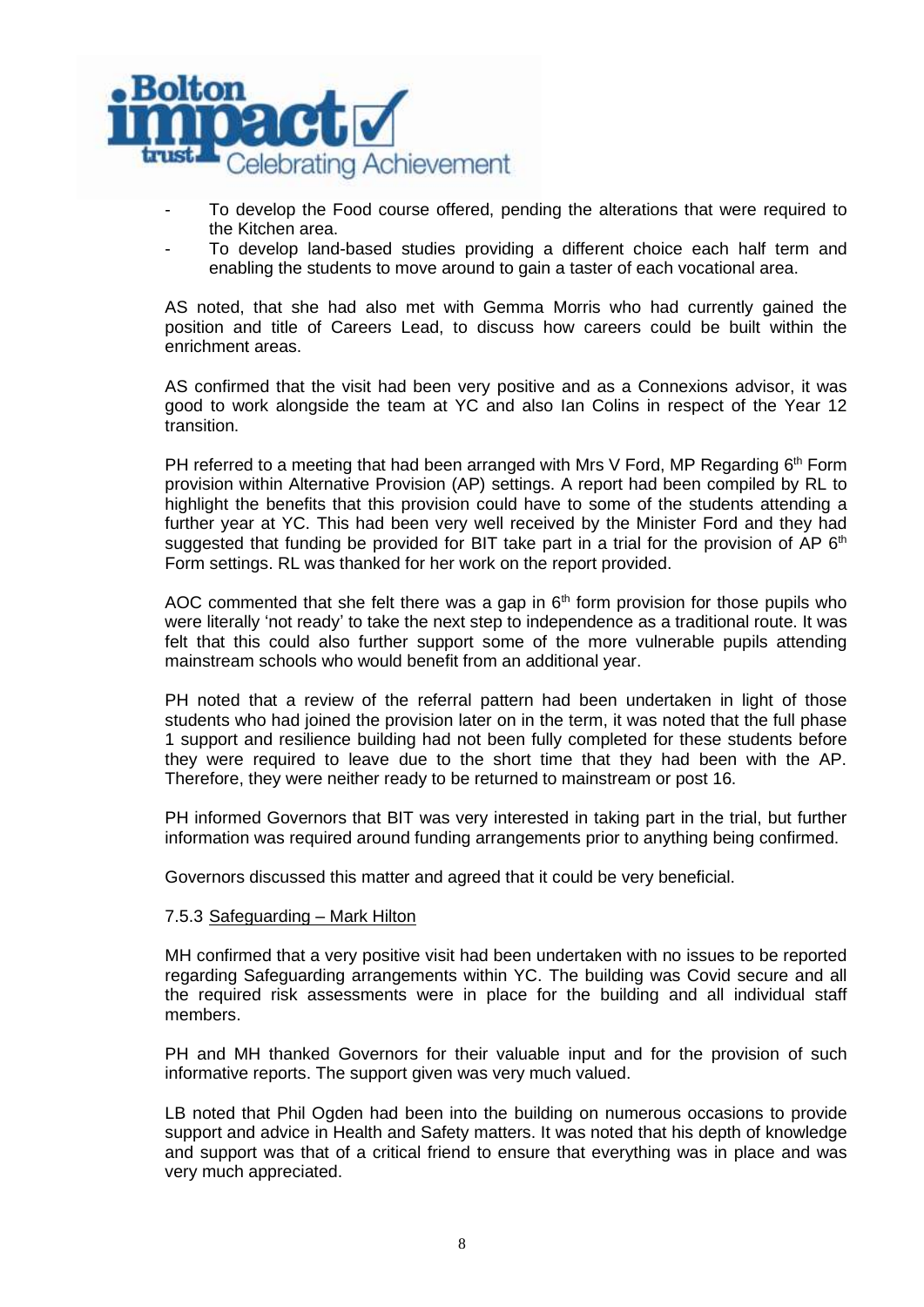

PO noted that he could see very clearly the transition from before the Pandemic to the measures now in place as a result of the Pandemic such as how visitors to the site are controlled and the signage around the building.

PO suggested that the completion of a Covid check list for 'track and trace' purposes prior to visitors attending the building may be something to consider.

NH confirmed that visitors were kept to a minimum at this time. The sign in system was now 'hands free' and therefore tracking would be available via this method.

It was noted that the implementation of the QR code system was currently under debate, but nothing had been confirmed to date.

NH echoed the support provided by Governors noting that this was very much appreciated.

# **8. ACADEMY LEADS REPORT TO GOVERNORS**

### **Youth Challenge Primary**

Mrs Buchanan reported that for the Autumn term 2020 Local Governing Body meetings, the Academy Leads had all been asked to write their reports with slightly different contents and a different structure. The circulated report had therefore been adapted to reflect the changes in light of the current COVID-19 pandemic.

Governors were guided through the following key items:

- Summer Term 2020
- Preparing for September 2020
- Results and Destinations 2019/20
- Updates since we have re-opened fully in September 2020.
- Current pupil numbers
- **Safeguarding**

Mrs Buchanan noted the key highlights of her report as follows:

### Preparation for September 2020

This had been very different from the preparations made in previous years due to the Current circumstances of the Covid 19 pandemic. There had been changes to the funding arrangements and mainstream schools had been requested to pay for any places required at Youth Challenge Primary setting (YCP). Originally schools were advised of the Charges by the Academy Leads/staff team at YCP, but this had proved to be a very difficult conversation and concerns were raised as to the potential breakdown in the relationships that had originally been built between the schools and YC. Since then, it had been agreed that the LA would be required to recover the cost from the school on behalf of YC.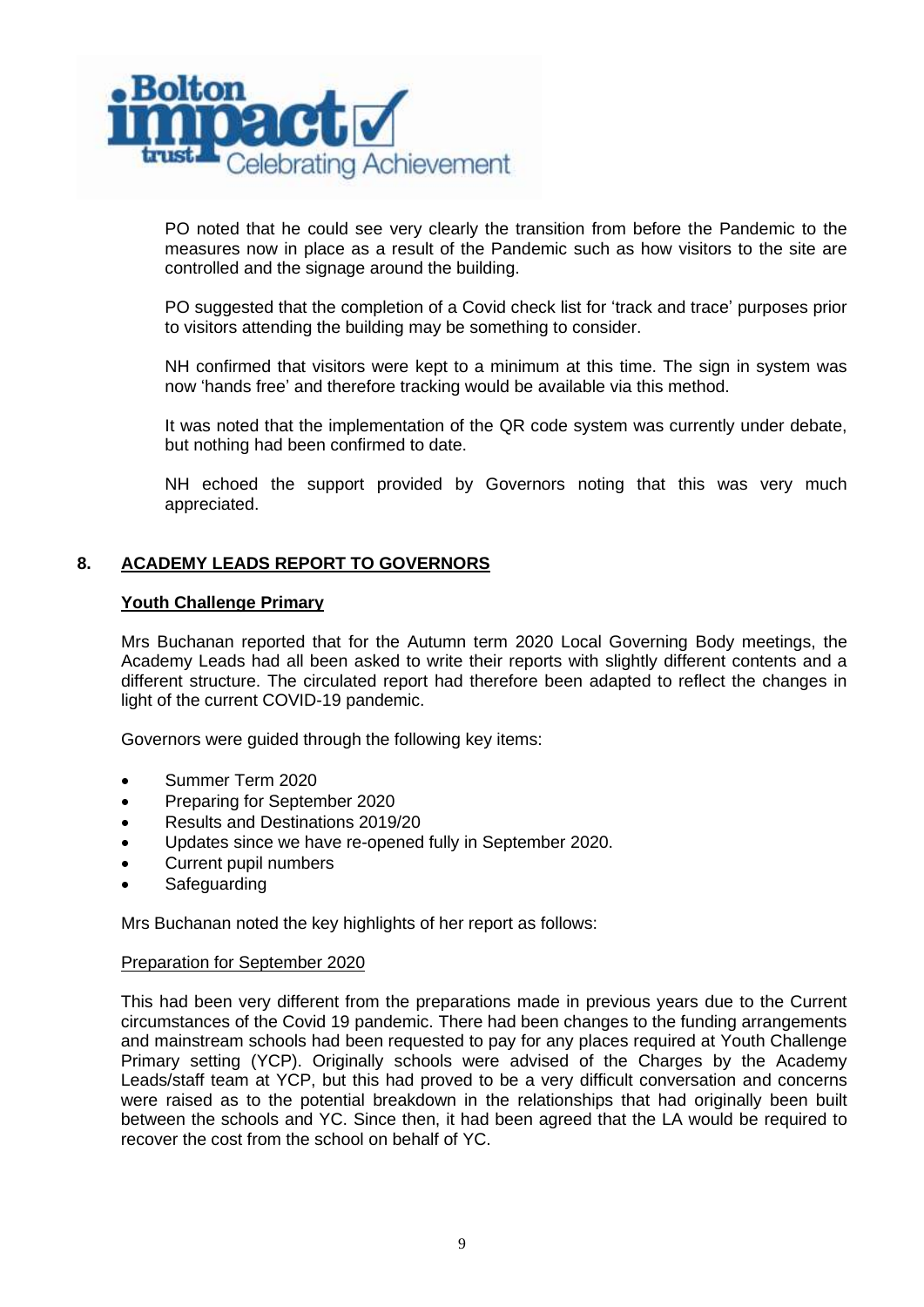

### Risk Assessments

Risk assessments had been put in place and were updated as required to include staff visits to mainstream schools. It was noted that the mainstream schools concerned had all got excellent risk assessments and guidance in place which had been forwarded to YC to ensure all were kept safe.

Staff members were all happy to be back in the workplace as were the students who had made a good start to the new academic year.

### Curriculum Offer

Governors were assured that a full curriculum offer was in place and was working effectively. Students were feeling tired and hungry by 1.30pm and therefore additional snacks had been provided for them to boost their energy levels for the remainder of the day.

LB referred to the implementation of the 'Class Do-Jo' system noting that this had massively improved interaction with parents/carers. Work had been forwarded electronically for Students to access and parents were fully engaged and had responded well with many positive comments being received.

A Governor asked if there was a policy in place to cover online learning/home working and links to the 'Class Do-Jo' system in the event that the school was required to 'lock down' again.

LB explained that the 'Class Do-Jo' system had become a platform for sharing work for pupils to access and for other information to be shared by pupils/parents. Lots of work had been undertaken with Parents over the summer break and it was proving to be an excellent form of communication and engagement made with families. Any work missed by students would also be forwarded to them via this method.

Governors were assured that LB always screened items that are sent for uploading to 'Class Do-Jo' to ensure the content is appropriate.

#### Destinations for 2019/20

Governors were informed that 92% of pupils had gained positive destinations and all had returned to mainstream school.

#### Pupil Attendance

Attendance was challenging at this time in particular due to the Pandemic. The figure currently stood at 92.8%. It was difficult to maintain due to the requirement to close' bubbles' should a Covid Positive case be confirmed.

#### Health and Safety

Governors were assured that the setting was Covid secure and that the guidelines provided had been followed by the staff team. The pupils had co-operated very effectively and had taken onboard the processes put in place including adhering to the one-way system and regular hand sanitising to keep all users of the building safe.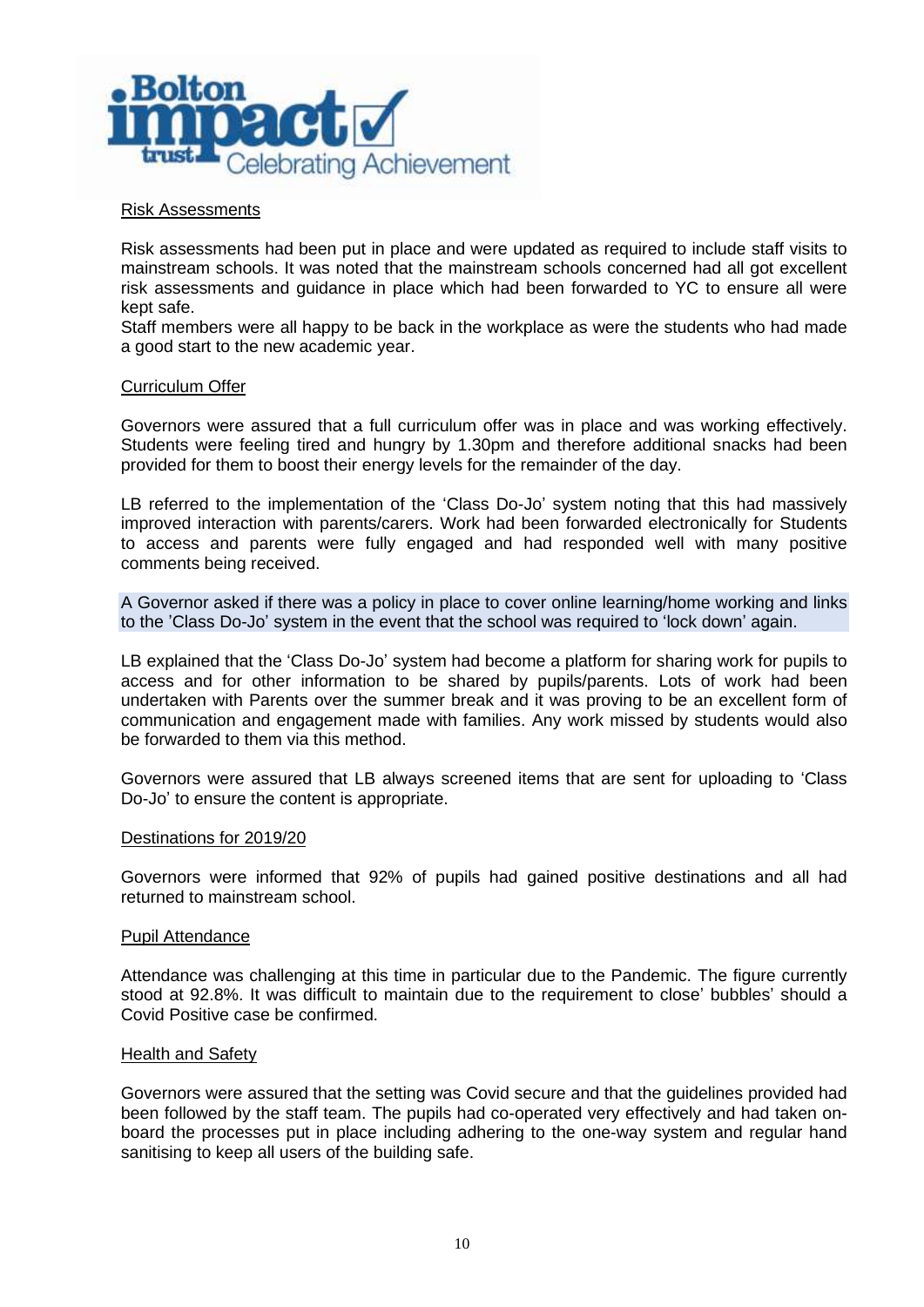

LB noted that parents/carers had also co-operated very well and had engaged with the processes in place.

### Policy Review process/Approvals

LB thanked RL for her support in the updating of many of the policies in place and determining which policies were required to be presented to the Trust for their approval and which were to be reviewed and approved at LGB level.

RL noted that a new process of reviewing and approving policies was to be proposed as follows:

It was suggested that review of the non-statutory policies be delegated to the Academy Lead and the Link Governor responsible for that particular area. They would then make any necessary amendments and recommend that the revised policy be approved at the next LGB meeting.

The Clerk advised that details of which policies had been reviewed (as part of the policy review cycle) and subsequent approval confirmed by the LGB be included within the minutes of each LGB meeting for audit trail purposes. This was agreed.

RL reported that all statutory policies would be presented to the Trust in the future. However, on this occasion the following policies were being presented to the LGB for their review and approval in light of the recent updates made:

- Behaviour Policy
- Safeguarding and Child Protection Policy

A Governor referred to the Policy relating to Covid 19 and asked what the tiers of support in place entailed.

LB explained that an addendum to the Safeguarding policy was currently being compiled and that this had been made clear within that policy with appropriate guidance to be followed in the event of:

- School being open to all lessons would therefore continue as normal.
- individual pupils being absent due to the need to self-isolate.
- A positive Covid case being confirmed, and the 'bubble' required to close.
- A full lock down being put in place.

It was noted that the Policy was almost complete and would be circulated to all Governors for their review later this week.

- **Agreed:** That Governors approve the updates made to the Behaviour Policy and the Safeguarding and Child Protection Policy
- **Action:** LB to circulate the Covid Addendum to the Safeguarding Policy to all Governors at the earliest opportunity following its completion.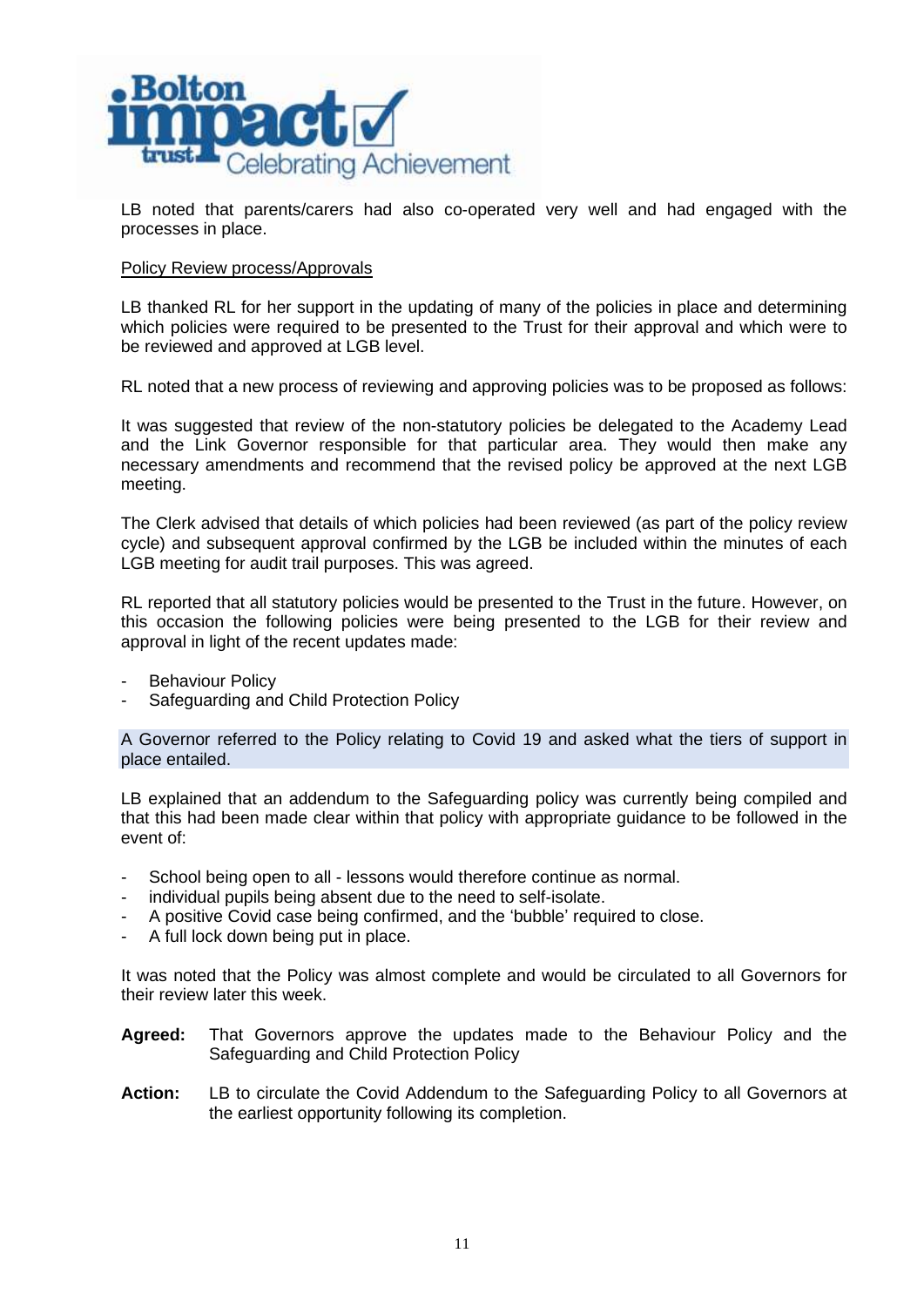

# **Youth Challenge Secondary Report**

Governors had received a copy of the Academy Leads report in respect of the Secondary provision of YC compiled by Mr Nick Hockenhull (NH). It was noted that this report was in the same format as the report presented by LB in respect of the Primary setting. NH presented his report guiding Governors through the following key items:

- Summer Term 2020
- Preparing for September 2020
- Results and Destinations 2019/20
- Updates since we have re-opened fully in September 2020.
- Current pupil numbers
- **Safeguarding**

Aspects of the report were highlighted as follows:

### Summer Term 2020

Following the national 'lockdown' the Pupils within Key stage 4 of the secondary provision were assessed and graded. Year 10 Pupils and the more vulnerable pupils were on-site leading up to the summer break. The centre closed for a two-week break and was then re-opened as a summer school for the remaining duration of the7 week holiday period. Arrangements were made for some pupils to work on building sites to gain some work experience. It was noted that pupils were well engaged, and their behaviour was exemplary.

#### Preparations for September 2020

Governors were informed that a Hair Salon had been created on site. A Hairdresser attended for 2.5 days per week enabling pupils to become involved. A number of female key stage 4 pupils had attended and had engaged well both in this area and other core subjects.

#### **Attendance**

Attendance figures had been very positive at 90% at the start of the academic year, however this had currently reduced significantly to 78%. Pupils would continue to be encouraged to attend.

#### Behaviour

NH referred to the 'Covid Gap' and the need to remind pupils of the new processes in place whilst considering the effects of their emotional well-being in relation to the period of 'Lock down' and their time away from routine.

A Governor referred to the persistent disruption that had been originally recorded as relating to 13 pupils now having reduced to 5 pupils. Was this the same cohort or had improvements been made?

NH confirmed that pupils' behaviour had improved and that it was felt that having a balance of both an academic curriculum and a vocational pathway together with the new processes and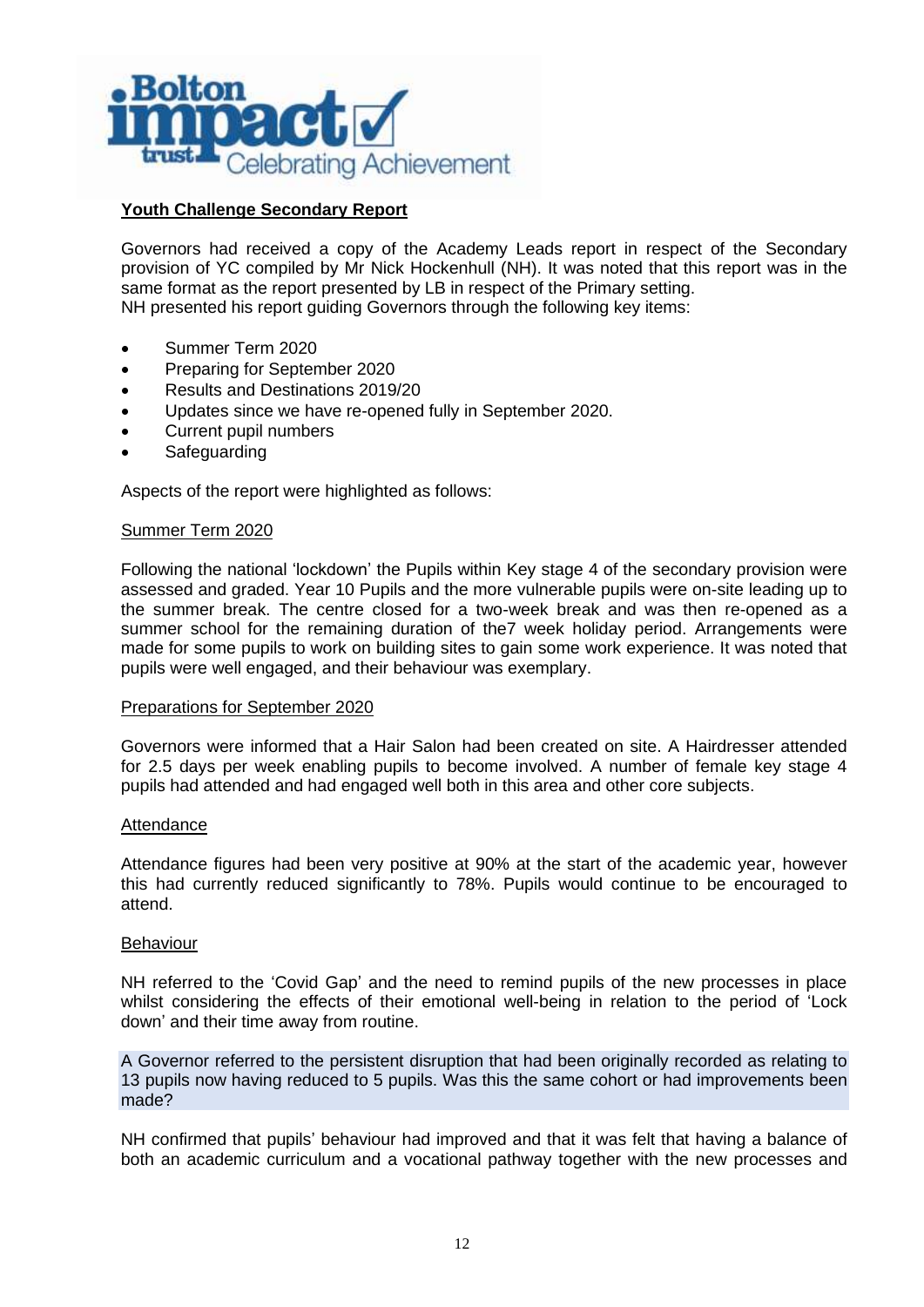

reminders in place following the lock down period, progress was being made and the pupils were more engaged.

### Data/results

NH referred to the data recorded within his circulated report noting that this detail had all been inputted into the SIMS system. The advice and guidance received from the SIMS advisor had been very positive and having access to quality data reflecting a narrative was very useful.

A Governor referred to pupil numbers being lower than in previous years and asked at what point would this impact on the centres finance arrangements for concerns to be raised.

NH explained that 1 x year 8 child was due to join YCS from another provision and that this detail would be further explained in the finance report to be provided later in the meeting.

PH referred to a number of discussions held with the ESFA, DfE and the LA in respect of the amount of money lost due to the national 'lockdown'. It was noted that schools were not making referrals to the same level as they would usually be required to do, and discussions had therefore been held as to how this loss could be mitigated.

**Agreed:** That the Academy Leads reports from both the Primary and Secondary settings be received with thanks.

## **9. GOVERNORS QUESTIONS FOR THE LEADERSHIP TEAM**

Governors had no further questions for the Leadership Team than had already been raised throughout the previous items.

## **10. FINANCE PRESENTATION**

Governors had received a financial presentation compiled by DS detailing the financial position of Youth Challenge Primary and Secondary settings.

DS shared an on-screen copy of the presentation noting that this report was in a slightly different format than on previous occasions. Governors were guided through each of the following sections:

- Anticipated Outturn 2019/20
- Variances between budget and outturn
- Budgeted surplus 2020/2021
- Pupil numbers September 2020 (including financial impact)
- Mitigation in place

DS reminded Governors that the financial year for Academies was from September to August.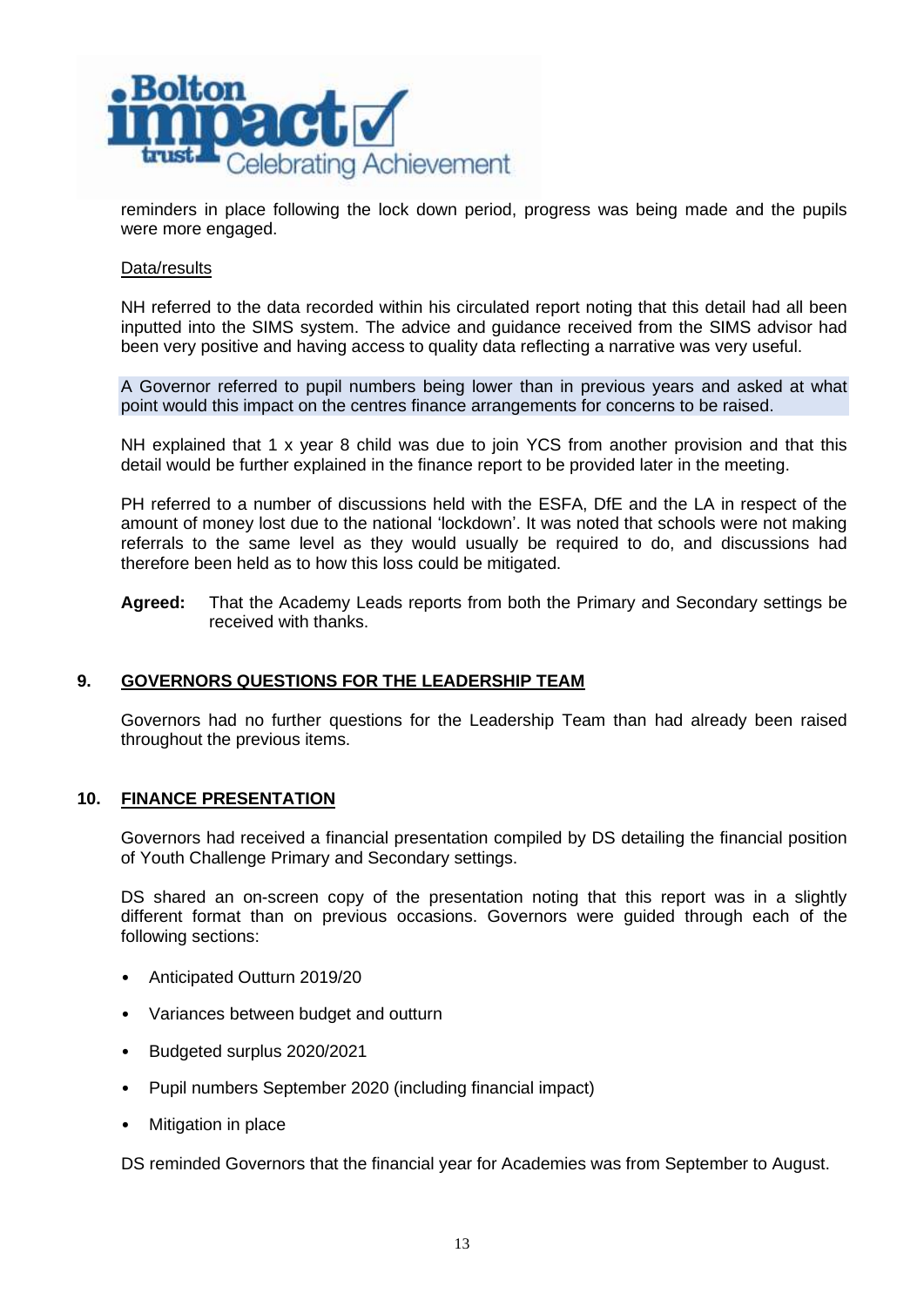

### Anticipated out-turn for 2019/20

The Trust had anticipated a surplus budget of £390,000, however the closing figure had been slightly more at £393,000, a very positive position to be in across the Trust. It was noted that there had been less expenditure used on employees but there had been additional supply costs. Less Pupil places had been commissioned by the LA, but this had been offset by an increase in traded places.

### 2020/21 Budget **(confidential section)**

The Local Governing Board having designated the details of discussion of this matter as Confidential under the Academies Articles of Association, this information is excluded from these minutes.

### **Agreed:**

- i) That the details of the 2020/21 budget report remain highly confidential.
- ii) That the details within the financial report be received with thanks.

### **11. POLICY APPROVALS AND REVIEW OF PROCESS**

RL referred to the number of policies that were required to be reviewed and approved across the Academy. Some at Trust level and some at LGB level. It was noted that as discussed earlier many of the non-statutory policies would be reviewed as part of the policy review cycle and amended by the Academy Lead in liaison with the Link Governor for that specific area. The policy would then be recommended for overall approval by the LGB at the next meeting.

**Agreed:** That the review and amendment of the Non-Statutory Policies be delegated to the Academy Lead in liaison with the link governor for that area, subject to final approval being recorded within the minutes of the next LGB meeting.

### 11.1 Safeguarding and Child Protection (Model) Policy

RL noted that the model policy had been updated by the LA in line with the updates that had been made to the Keeping Children Safe in Education (KCSIE) Document 2020. This Policy had been circulated to schools for their review and to be personalised to their school. RL confirmed that this had now been completed for Governors' approval.

RL reminded Governors that once all LGB meetings had been completed for this term she would circulate Part 1 of the KCSiE Document 2020 to all Governors for their review together with a declaration form to sign and confirm their understanding.

**Agreed:** That the updates made to the Safeguarding and Child Protection Policy 2020 be approved.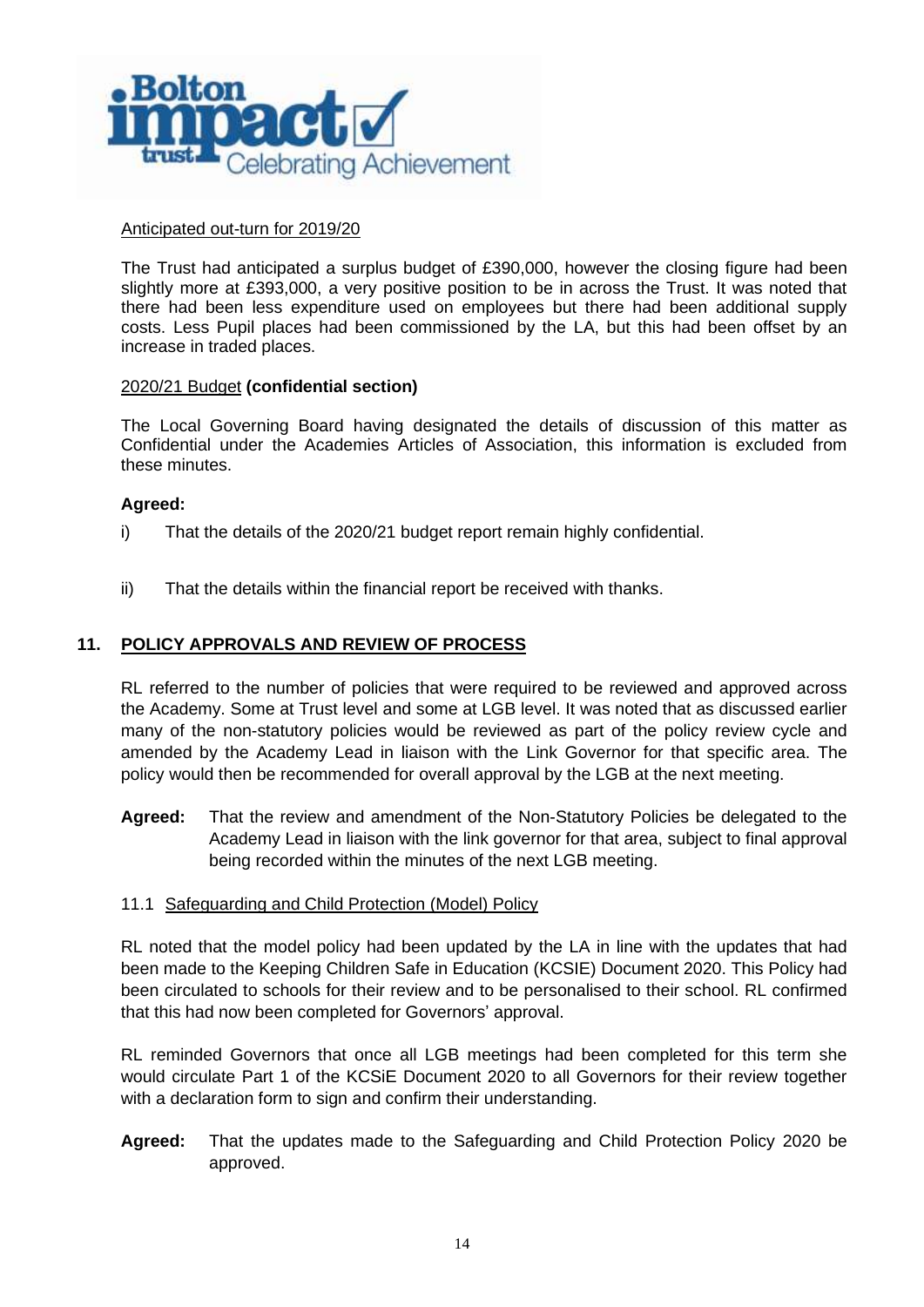

**Action:** RL to circulate Part 1 of the KCSiE document 2020 to all Governors to read and return the signed declaration to confirm their understanding.

## **12. GOVERNOR SKILLS AUDIT**

DS confirmed that he would re-circulate the Governor Skills Audit to all Governors for their completion. It was noted that there may be some areas to update for the existing Governors following any training accessed and that this would then provide a holistic view. Further discussion would be held at the next meeting in the Spring term 2021 and the analysis undertaken would inform any gaps in skills or training needs.

### **Action:**

- i) DS to re-circulate the Governor Skills Audit to all Governors for their completion.
- ii) Governors to complete the Skills Audit and return to DS at the earliest opportunity.
- iii) DS to evaluate the results of the Skills Audit and provide a summary for the spring term 2021 meeting.

# **13. GOVERNANCE SERVICES UPDATE**

Governors had received a briefing note detailing the recent updates and virtual events planned from by the Governance Services Team including:

- Clerking and Support Continued virtual arrangements.
- Governor Training and Development Virtual arrangements
- The appointment of a new team member

## **14. DATES OF NEXT LGB MEETINGS**

**Agreed:** That the Local Governing Board meetings for the remainder of the academic year 2020/21 be held as follows:

> Spring Term: Thursday 4 February 2021 at 4.00pm Summer Term: Thursday 10 June 2021 at 4.00pm

All meetings to continue to be held virtually unless otherwise informed.

## **15. CONSENT TO ABSENCE**

**Agreed:**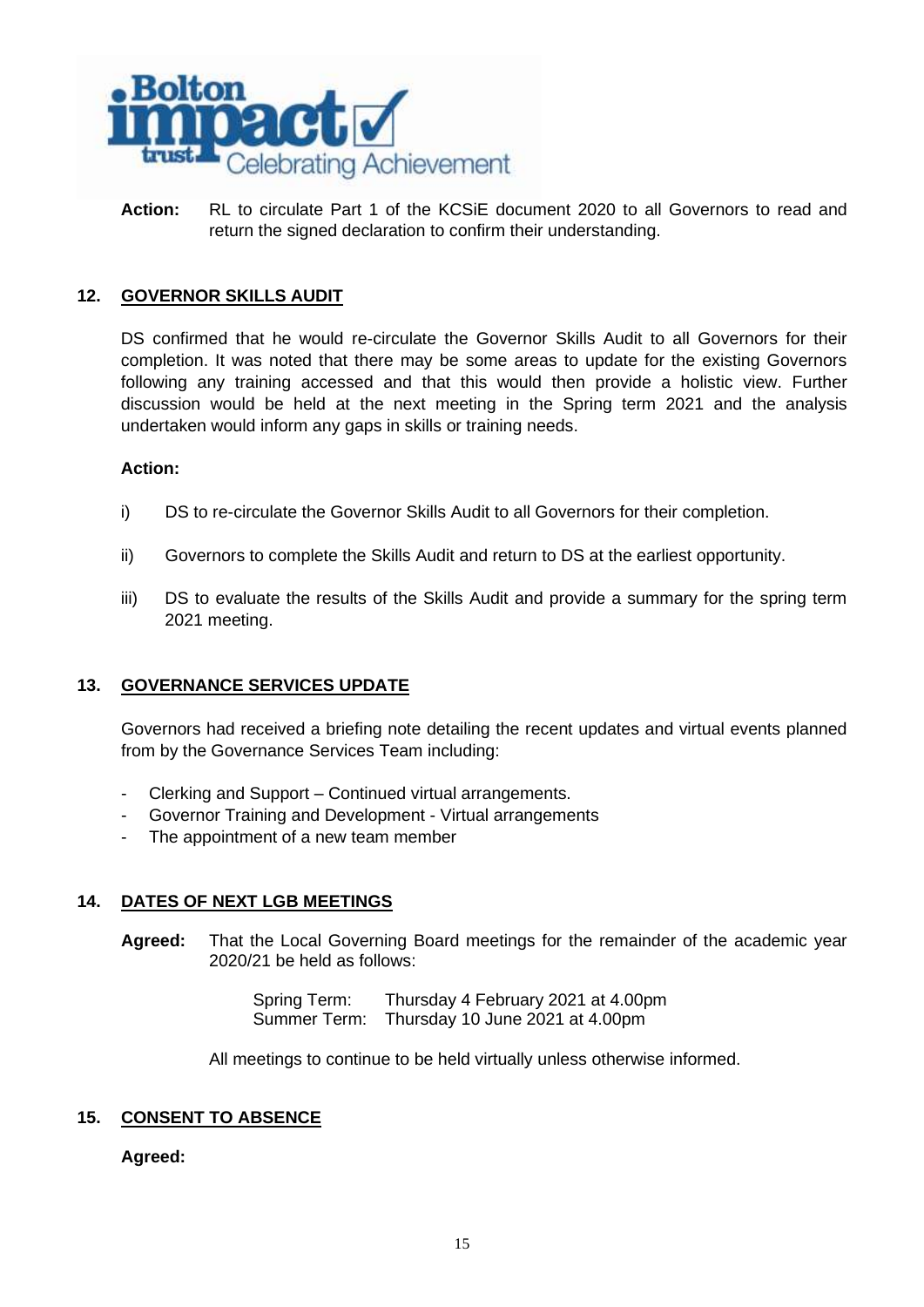

- i) To consent to the absence from this meeting of Ms C Ashworth and Mr R Petch.
- ii) Not to consent to the absence of Mr D Laycock.
- **Action:** PH to discuss attendance with Mr Laycock and ascertain his future intentions as a member of the LGB.

## **16. ANY OTHER BUSINESS**

There were no items of 'Any Other Business' reported.

### **17. CONFIDENTIALITY**

- **Agreed:** That in accordance with the Academy's Memorandum and Articles of Association, the following matter(s) be designated as confidential, thereby excluding the information from that which is to be made available to any interested persons: -
	- the matter covered in respect of the budget 2020/21 as detailed within Minute Number 10 above.

The Chair thanked Governors for their contribution to the meeting and for their on-going commitment as Governors of the Youth Challenge LGB. It was recognised that Governors time was limited due to their own individual work commitments and the dedication shown was very much appreciated.

The meeting closed at 5.30pm

Signed as a correct record:

(Chairman/Vice-Chairman of Governors)

Date: